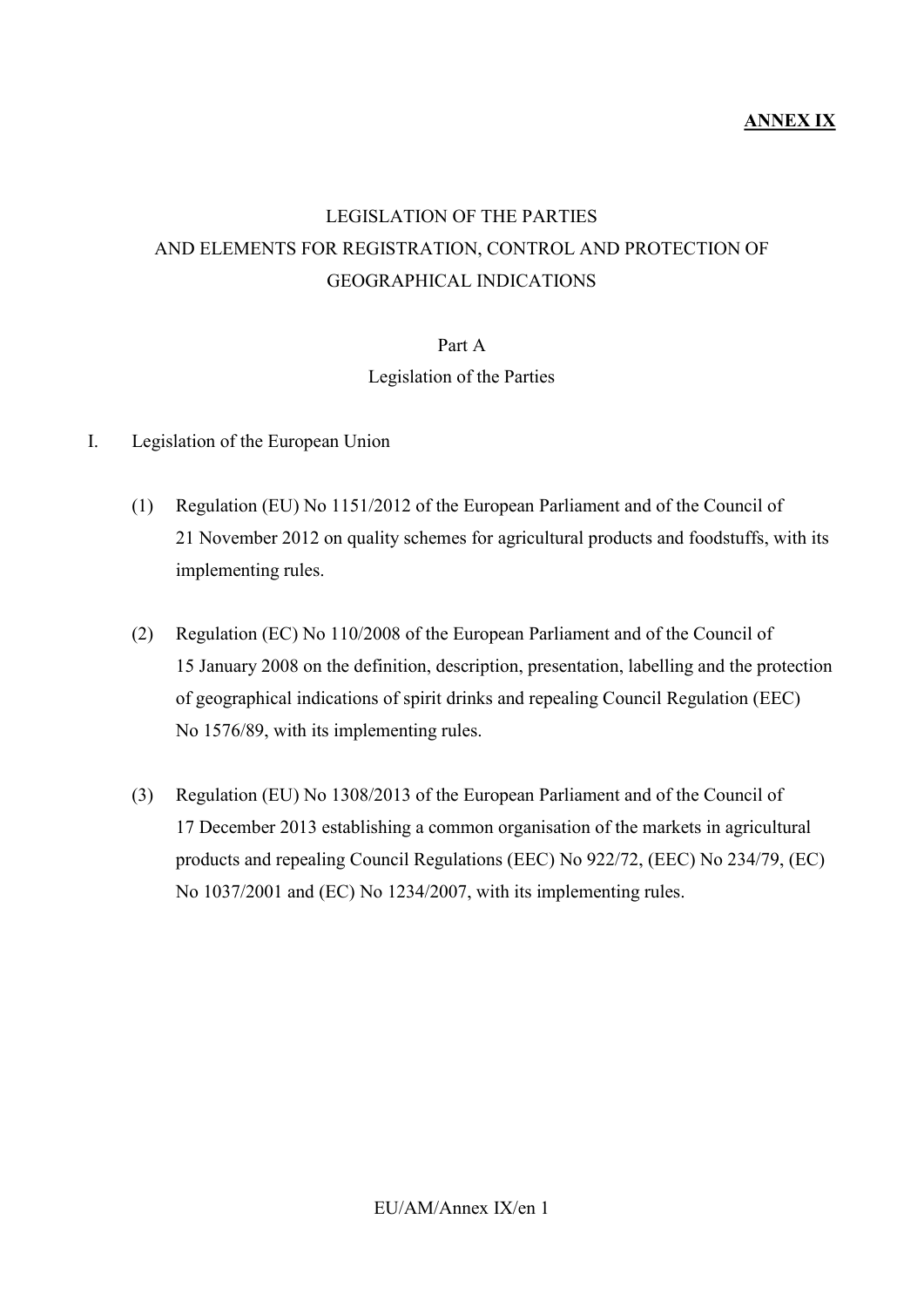- (4) Regulation (EU) No 251/2014 of the European Parliament and of the Council of 26 February 2014 on the definition, description, presentation, labelling and the protection of geographical indications of aromatised wine products and repealing Council Regulation (EEC) No 1601/91.
- II. Legislation of the Republic of Armenia
	- (1) Law of the Republic of Armenia on "Geographical Indications", HO-60-N which was adopted on 29.04.2010 and entered into force on 01.07.2010.
	- (2) Civil Code of the Republic of Armenia, articles 1179-1183.
	- (3) Rules on "Filling out, filing and processing an application of Geographical indications, Designation of origin and Guaranteed traditional products", confirmed by decision 310 –N of the Government of the Republic of Armenia on 10.03.2011.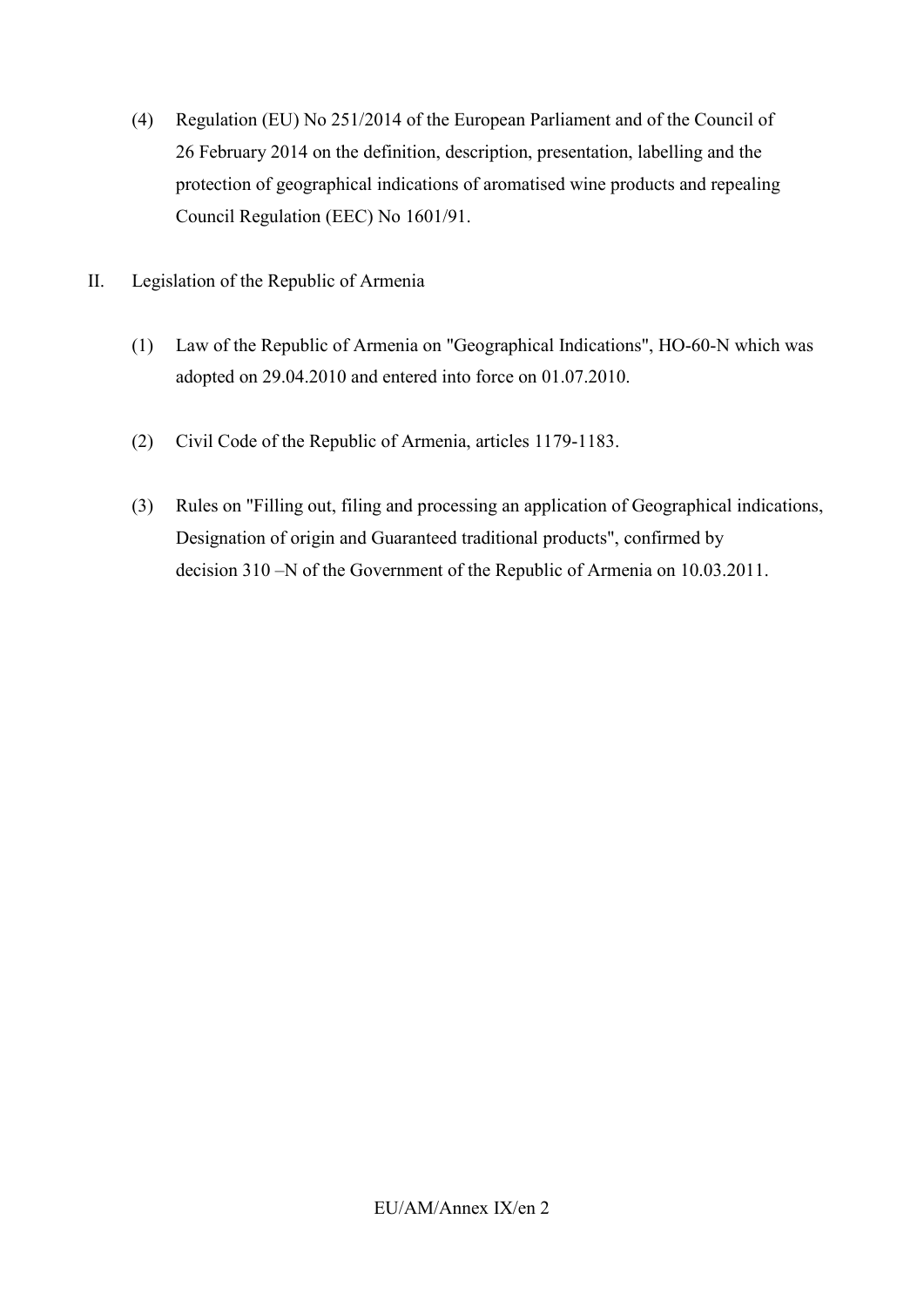#### Part B

## Elements for registration, control and protection of geographical indications

Each Party shall ensure that its system for registration, control and protection of geographical indications includes:

- (1) a register listing geographical indications protected in its territory;
- (2) an administrative process verifying that geographical indications identify a good as originating in a territory, region or locality of one of the Parties where a given quality, reputation or other characteristic of the good is essentially attributable to its geographical origin;
- (3) a requirement that a registered name corresponds to a specific product or products for which a product specification is laid down, which can only be amended by due administrative process;
- (4) control provisions applying to production;
- (5) enforcement of the protection of registered geographical indications by appropriate administrative action by the public authorities;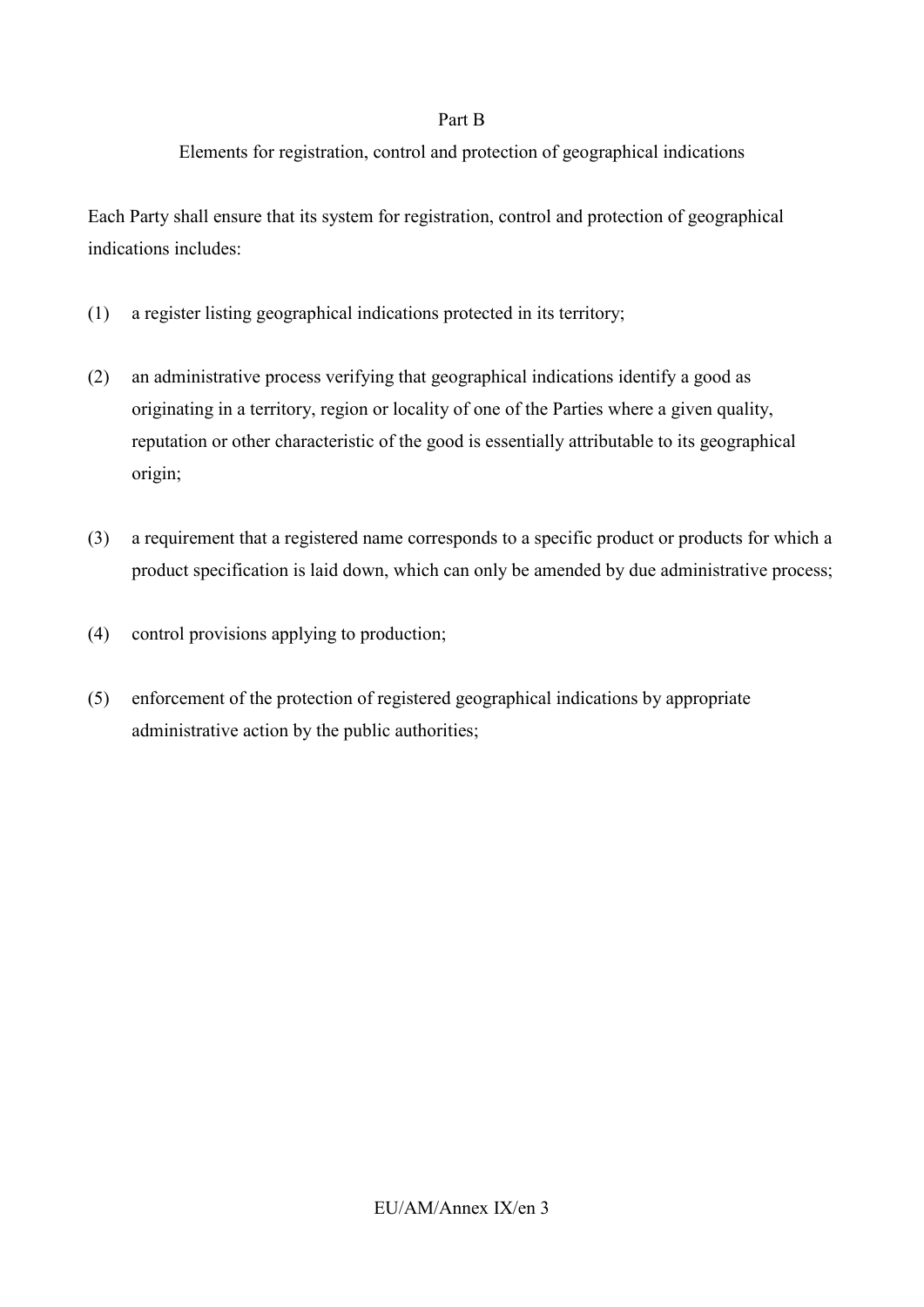- (6) legal provisions providing that a registered geographical indication:
	- (a) may be used by any operator marketing the agricultural product or foodstuff conforming to the corresponding specification; and
	- (b) is protected against:
		- (i) any direct or indirect commercial use of a registered geographical indication in respect of products not covered by the registration in so far as those products are comparable to the products registered under that geographical indication or in so far as using the geographical indication exploits the reputation of the protected geographical indication;
		- (ii) any misuse, imitation or evocation, even if the true origin of the product is indicated or if the protected geographical indication is translated or accompanied by an expression such as "style", "type", "method", "as produced in", "imitation" or similar;
		- (iii) any other false or misleading indication as to the provenance, origin, nature or essential qualities of the product, on the inner or outer packaging, advertising material or documents relating to the product concerned, and the packing of the product in a container likely to convey a false impression as to its origin; and
		- (iv) any other practice likely to mislead the consumer as to the true origin of the product;